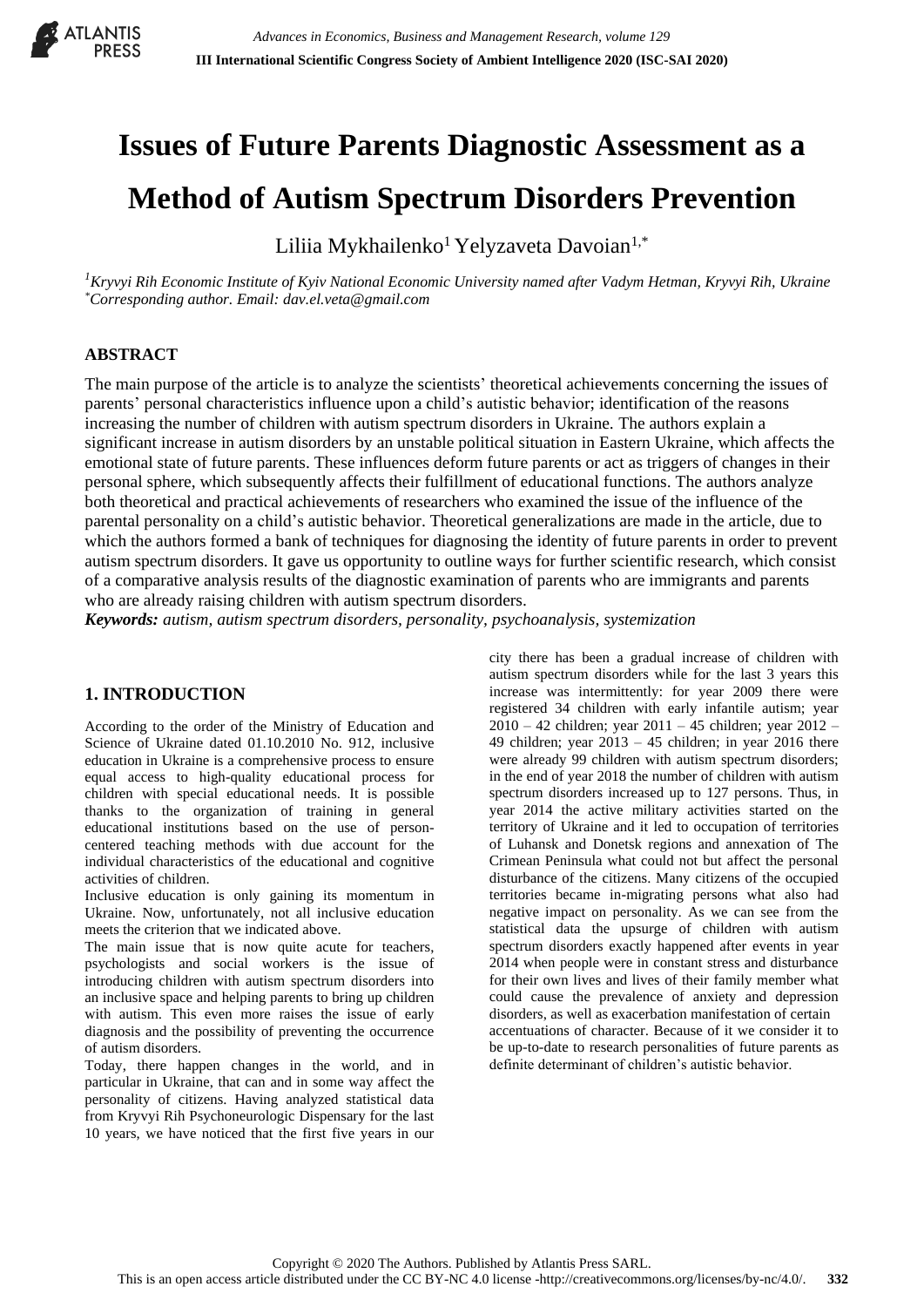

#### **2. BACKGROUND**

The scientific commonwealth started to become interested in autistic spectrum disorders as far back as the 19th century. The first person who made an attempt to describe this disorder was H. Maudsley [10]. Further there were such famous psychiatrists as E. Blair, L. Kaner and G. Asperger [5], [12]. The term autism for description of specific thinking in schizophrenia was first used by E. Blair, while L. Kaner was the first person who described early infantile autism and G. Asperger for the first time started to talk about high-functioning autism [5]. Simultaneously these scientists described one disorder with the separation of its certain forms. The shut-in personalities, who were not easy to get in touch with and who were not approachable, who did not talk or their speech was complicated, those people who had specific sustained interests fell under criteria of autism. Over the course of time the stated criteria broadened. Thus, V.M. Bashyna [8], K.S. Lebedynskaya [8], V. Ramachandran [8], L. Oberman [8], S. Baron-Cohen [2], carried out researches for the causes of autism [15]. The scientists pointed the way towards polyetiology and they considered that the main reasons were genetic, habitual metabolic, organic disorders of CNS (central nervous system), chromosomal abnormalities (Figure 1**)**.



**Figure 1**. Somatic causes of autism spectrum disorders In spite of the great interest of the scientists in finding causes of autism, unfortunately no definite answer was found.

Therefore, consideration of autistic spectrum disorders occurrence only from the physiological point of view is insufficient for understanding of etiology and prevention of autism disorders. For this reason, we think that during looking for reasons of autism occurrence it is necessary to pay attention to personal characteristics of parents of such children what for our opinion may be a determinant of child autism.

The psychoanalysts were the first who made emphasis on specific affecting of parental personality on the child. English psychoanalyst and pediatrician D. Winnicott observing young mothers noticed that the important role during building of communication with the child for his/

her better development was mother's adapting to her child. When mother does not support and does not react to actions of her child, she may stimulate the child for existence mainly or only in capacity of continuation of her own, as a passive object of her concern, as an affected object, which represses the child's ability to adapt [4]. Adaptive capacities of a child are very limited and his/ her growth and development are completely determined by the adaptation to him/ her of the mother [4]. In other words, when a child bites, scratches, pulls her hair and hits her with legs, the mother has one task - to survive. Everything else is left to the child. If the mother survives, the child learns the new meaning of the word «love», something new will come into his world – imagination [4, р. 14]. D. Winnicott draws attention to the fact that children may become autistic when their attempts to establish relations came upon reactions that were considered by them as destructive (when the mother does not respond to baby crying, pushing way of child, indifference, etc.). Because of this, in the view of the analyst, children stopped to take any initiative [4]. Therefore, active aspiration of the child to reciprocity may quickly become exhausted if his/ her intentions do not elicit any response from the mother, if all his/ her attempts do not lead to two-way interaction. The doctor also points at the personality of the mother and her emotional stress and behavior in the period of pregnancy what may influence the further development of personality of the child [4]. The author also points to the importance of taking care of the newly-fledged mother. He writes that if her husband or the State takes care of the woman, or the husband and the State, then the woman will adapt more easily to the child, it will no longer be difficult for her to understand and satisfy needs of the child. Unfortunately, in Ukraine, during the period indicated by us, namely after 2014, the number of children with autism disorders increased and the words of D. Winnicott confirm our hypothesis about the connection of this splash with the tense situation related to the borders of our State. Mothers were left alone without the care of their husbands and without the hope that the State would be able to provide a liveable future for her and her child. This all may affect the negative reception of motherhood and the complexity of adapting to the child. Under the negative reception of motherhood, we understand not only that the mother because of her experience becomes indifferent to her baby, but also her excessive guardian over him in which she may not take into account the personality and wishes of the baby, perceiving him as continuation of herself, thereby she prevents normal separation.

Migrant women are forced to earn money to support the child and the family, which leads to the fact that babies at a very early age can stay alone or under the supervision of outsiders for them, who cannot always understand the emotional manifestations of the child and give him an adequate emotional response. D. Winnicott writes that such an early abandonment of children can lead to psychological trauma of the child. In other words, for various reasons, children are left at a time when they are not yet able to cope with the fact of the mother's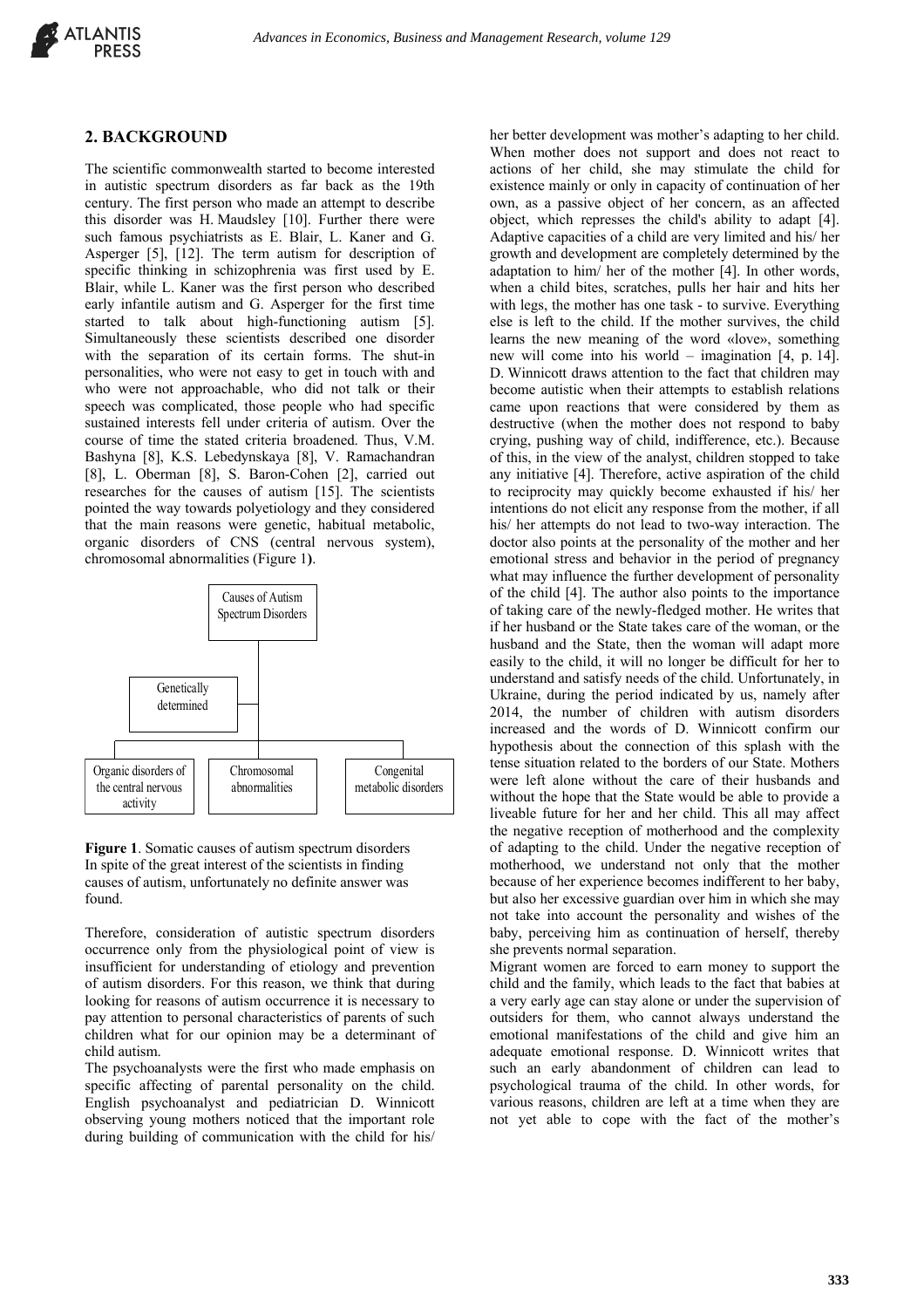departure, and it injures and cripples their infant personality [4, p. 5].

American psychoanalyst B. Bettelheim points at the important role of nutrition in infant activity. The author writes about the conditions upon which the infant is fed, the importance of the way how the baby is picked in arms, whether the mother can listen to the baby's wishes during feeding (put in some way, take breaks, etc.). All these factors may be affected by the state of the mother of the child. Mother's ability to adapt for and «hear» wishes of the child determines the state of comfort or discomfort of the baby and it also affects the further development of the child. But the important role during feeding is given not just to the mother, activity of the baby may in future form his/ her own experience in which the baby will take into account his/ her needs [3]. The psychoanalyst emphasizes that, if the mother does not pay attention to the activity of her baby - it can thus push the child to refuse to build interaction with adult persons, which will lead to the inactivity of the baby. The scientist saw the reasons why the mother does not pay attention to the activity of the child or inhibit them are hidden in the situation when during feeding the child because of different reasons felt discomfort and pushed aside the mother but the mother because of certain personal emotional stresses did not try to find out what was the cause of such an action, and in her turn, pushed the child aside too. B. Bettelheim gives examples of other mothers who tried to understand the reasons of such behavior of their children. They gently turn the baby to the nipple even if the baby refuses from the breast. After that the child may eat even more actively breast milk and their connection gets better. When establishing such a positive, developmental connection it is important if the mother can improve communication with her child. It means that she will take shout, child's talk, cry or smile as a signal that informs about some special episode and she will correspondingly react to this signal. Such early communication let to form empathy [3]. We agree with the abovementioned and we also would like to add that it can deal not just with an infant but also with elder child who using certain actions tries to interact and his/ her actions can be interpreted in a wrong way and therefore interaction becomes impossible because of specificity of actions or because of certain states of adult person.

French psychoanalyst A. Green has developed conception of a «dead» mother that explains the possible development of autism. A dead mother is a mother who is alive, but in the eyes of a small child she is carrying for she is mentally dead because she is depressed for some reasons [6]. Formally such a mother stays with her child, takes care for the child but emotionally she is not with him/ her. The child may make vain attempts to renew relations and fight against anxiety by means of different active ways such as agitation, artificial cheerfulness, asomnia, or night fears, but all is in vain. Thus, to relieve appeared anxiety the child identifies himself/ herself with the mother. As a result, the emptiness that the mother experiences in the state of depression passes to the child. The child stops to respond to other objects without the hope to receive any feedback from them [6]. In such states, children may sink into autoerotism that may manifest in stereotypes in children with autism.

All that has been described by A. Green illustrates very well what can worry a young mother, who had to leave their native territory. Depression, hopelessness, and emptiness – the feelings that accompanied the women on the territory of Ukraine in the period from 2014. The guilt complex of survivor may also occur, a ban on the positive emotions, the desire of own death to be reunited with those who could not get to the peaceful territory or those who gave their lives for this woman could live and give birth to her child. All this can be reflected in the post-natal depression, and subsequently develop into the phenomenon of the dead mother.

The presented authors do not indicate any personal characteristics of fathers. They talk about fathers in the context of the fact that they «appear» in the mother-child dyad only by the age of one and a half or three years,when the dyad becomes a triad. Up to this point, fathers perform a supportive, protective function. Fathers create a safe and emotionally stable space for mother and baby. Since 2014, a situation of complete absence or insufficiency of the figure of a father (defender) has become quite common for many Ukrainian families, which may be a background for the number of children with autism spectrum disorders to become larger. In the works of D. Winnicott, we find confirmation of our hypothesis, namely, when he talks about the formation of psychoses: «... schizophrenia leads to infancy, to the very beginning, to the stage of almost absolute dependence. In short, the lack of a supportive environment in these cases was experienced at a stage when the immature and dependent ego did not yet acquire the ability to form defenses  $\kappa$  [4, p. 17].

We were able to observe the theoretical generalizations given by the analysts when we worked with families who have an autistic child or a child who fits criteria of early infantile autism but he/ she was not given the final diagnosis. Thus, during this work we saw that it is difficult for the mothers of these children to establish contact with their child not because the baby «does not want it» but because the mothers do not understand what their child is trying to do now or they turns away from the child because they feel sense of guilt related to the fact that it was not desired baby, or there was abortion before this child, difficult relationship with the father of the ingant, etc. These mothers gave the impression of women being in jitteriness, after which there was overprotection of the child or states of depression with the feeling of selfemptiness and guilt. Herewith, we noticed that the mothers themselves have signs of autism.

It was also characteristic of these families that the fathers either did not take an active part in the life of the family (mother and child), or were absent. The mothers did not want to talk about them or remembered them as indifferent, aggressive, authoritarian, emotionally labile.

Thus, to understand correctness of our considerations and to confirm or contradict theoretical generalizations of the analysts and to form bank of methods on search of parents' personalities we turned to experimental searches regarding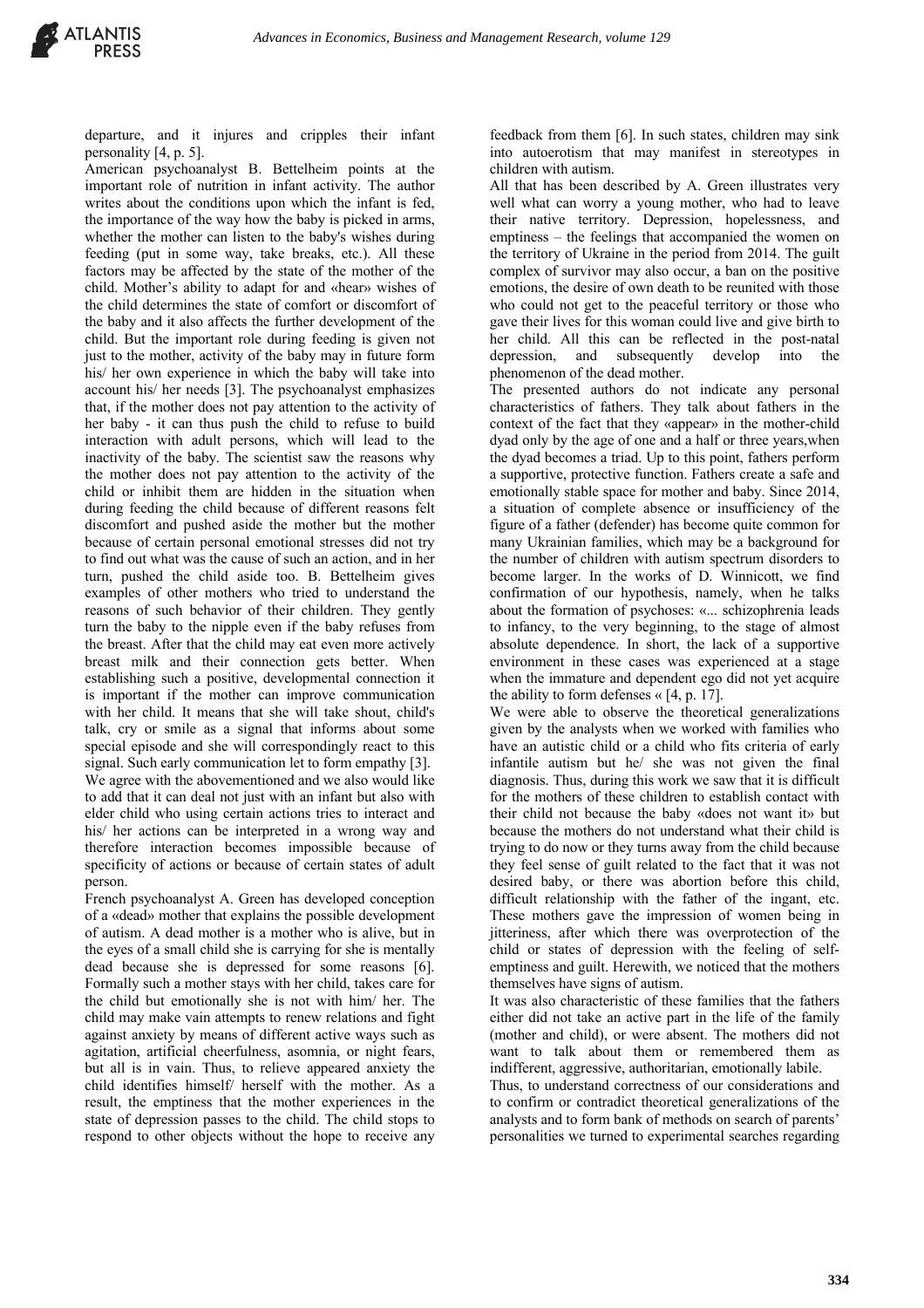influence of parents' personalities on autism behavior of their child.

The article «The hyper-systemizing, assortative mating theory of autism» of S.B. Cohen is very interesting for understanding of this phenomenon. S.B. Cohen considers that people with autism have highly developed mechanism of systematization [15]. According to the author's opinion it affects the fact that people with autism spectrum disorders can deal only with highly-logical systems and systems with high variability or alterability, for instance, social world, are very difficult for them. S.B. Cohen suggests that people with autism spectrum are hypersystematizers and can cope only with the information that may be highly-systemized [15]. He also suggests that autism can be a result of assortative marriages when both of parents were severe systematizers. The scientist characterizes systematization as the strongest instrument of forecasting of changes because of stipulations of the laws. It occurs thanks to observation of connection as «input-operation-exit» what gives opportunity to look for the structure [15]. Systematization allows us to make the prediction that an event «x» may occur with probability «p». Thus, systematization let to establish the certain law. Changes in the social world are too fast and their laws are more difficult to be systemized. All people have mechanism of systematization. But this level is different for every person. So, people who do not have or have a little fixation on the systematization belong to the first level. Such people with greater effort notice whether the input data has regularity or a certain structure or not. The mechanism of systematization of women from the general population most commonly corresponds to the second level and the mechanism of systematization of men corresponds to the third level. Those people whose mechanism of systematization belong to the second level may manifest embrace, for instance, for emotions and those people who belong to the third level have embrace for mechanisms. The fourth level which is above the average to which belong scientists with the higher coefficient index of AQ autistic spectrum than in the average population. It is indicative of the fact that people who belong to the fourth level of the systematization may have more autistic signs than those who do not belong to this level [15]. Thus, the scientist found out that not only scientists belong to this level but parents of autistic children too. Fathers and grandparents of children with autism were twice oftener worked in the engineering field, which is a good example of a systematic profession, unlike men from the general population [2]. Therefore, systematization is a part of genetic clockwork. So, students who study natural sciences have relatives with autism more often than those who study humanitarian sciences [15]. In the article «Autism and Technical Thinking» S. B. Cohen gives statistical data according to which 12.5% of parents whose child suffered from autism were engineers or scientists, while only 5% of parents of mentally healthy children had this professional direction [2]. Besides that, 21.2% of grandfathers of children with autism were technicians; for grandchildren without autistic disorders

this percentage was only 2.5% [2] what confirms this theory.

The family environment may have great influence on «deterioration» or «relief» of pathological patterns of behavior at autistic teenagers. The group of scientists consisting of L. E. Smith, G. Grinberg and M.R. Mailik came to this conclusion at their research work «The Family Context of Autism Spectrum Disorders: Influence on the Behavioral Phenotype and Quality of Life». We agree with authors who consider that warmth and acceptance in relations between parents and autistic teenager can ease the flow of autistic behavioral patterns while criticism on the contrary, makes the child to shrink into himself, provokes stronger autistic patterns of behavior (autostimulation, stereotypes and other). Also, the scientists have noted that excessive emotional involvement of parents or self-sacrifice adversely affect the behavioral manifestations of autism [16]. Speaking in psychoanalytic language, the inability of separation (excessive emotional dependence) from the parents can block development of the autistic child, what may lead to difficulties in studying and communication with other adults, for instance, with teachers. Parents of children with autism have a higher level of

psychopathology. The most typical problem of personality of these parents is depressive symptoms and negativism. This conclusion was made by Iranian researchers S. Amiri, F. Ranjbar, R. Hatami. They state that frequency of occurrence of personality disorders was higher at parents of children with autism than at parents of the control group  $(p \le 0.01)$  [13]. The most common mental disorders among parents of children with autism were melancholic personality disorder, stable depression and negativism what confirm words of A. Green. The scientists also pointed to a higher level of stress for mothers of autistic children. They associated this with such personal characteristics as: neuroticism, excessive control. Besides that, mothers of children with autism had much wider autistic phenotype (behavioral characteristics that are typical for autistic disorder) than mothers from the control group. S. Amiri, F. Ranjbar, R. Hatami found out that psychological stress, depression and anxiety are higher at parents of autistic children in comparison with parents of children without autistic disorder. In their study it also was found that parents of autistic children have higher frequency of bipolar disorder, post-trauma stress disorder, obsessive-compulsive disorder and a lower prevalence of hysterical personality disorder [13]. In our view all the above mentioned, may become a barrier in the early stages of establishing contact with such a baby, as D. Wincott said. In future such disorders will make difficulties for parents in normal interaction with their child and environment (child care center, school).

In the work «Personality traits of the relatives of autistic probands» M. Murphy, P. F. Bolton, A. Pickles, E. Fombonn, J. Piven, and M. Rutter showed significant group differences in the manifestation of signs of shyness and disengagement at parents of autistic children in comparison to the control group. Increasing of these indexes affects level of social isolation and social anxiety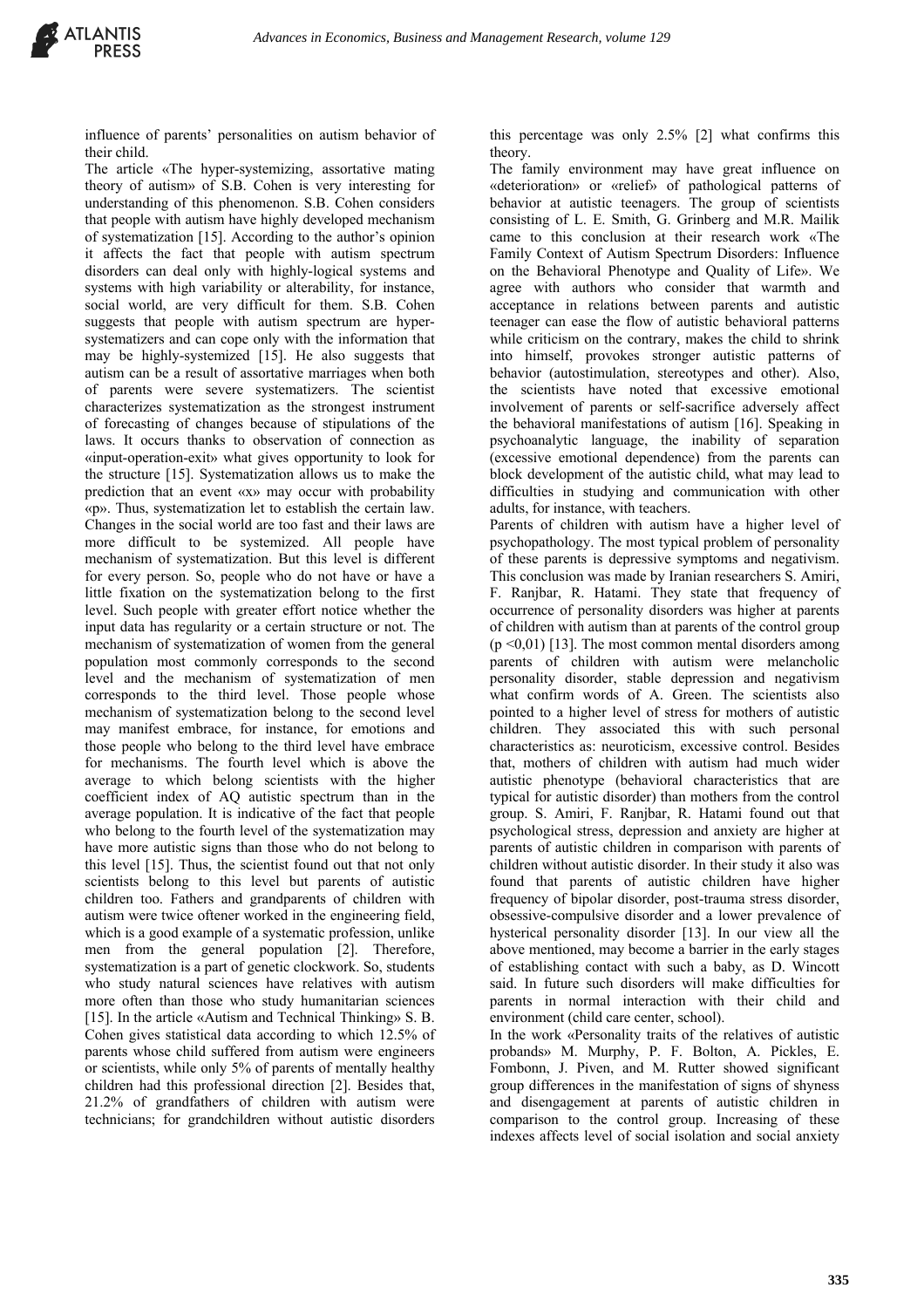disorder at parents of autistic children. The scientists also point to the high frequency of schizoid personalities among relatives of autists [14]. It also confirms the abovementioned opinions of the psychoanalysts.

In the research work of the group of scientists headed by Xiadjinng Li «Personal characteristics and neurocognitive functions of parents of children with autistic spectrum disorders» was found that parents of children with autistic disorders are introverted, egocentrical, querulous, unadapted to changes. The scientists identified problems in planning, mobility and functions of visual processing. According to personality questionnaire of G. Eysenck the scale of psychotism and neuroticism of parents of autistic children significantly exceeded index of the same scales of parents of children without autistic disorders [13]. This all may become a barrier in development of autistic child because of specificity of interaction with parents; this may influence on more serious autisation of the child (as defence activity) and on somatization (occurrence of certain physiological symptoms) what will prevent the child from becoming a subject of learning and social environment. It will be difficult for parents to build trusting relationship with other adults who interact with

#### their child.

Therefore, we can see that theoretical generalizations that were made by the psychoanalysts in the last century regarding influence of parental personality on their child and possible autistic behavior of the child have experimental confirmation in the search works of our contemporaries.

# *Our Contribution*

Thus having analyzed literature sources for understanding of those personal characteristics of parents that may affect etiology of autism and possible autistic behavior of their child, we made conclusion that personalities of parents who may possibly have a child with autistic disorders is characterized as schizoid; who has autistic personality signs, who is shy, introverted, with difficulties in adapting to some life situations, with a systematization level above the average, which has anxiety or depressive disorders. Professional interests of such personality of parents may be in technical field. Therefore, for the diagnosis of personality of future parents we consider it necessary to use such psychodiagnostic tools as follows: the personal questionnaire of EPQ by G. Eysenck [1].

EPQ is the fourth personality questionnaire proposed by G. Eysenck. To the previous two-dimensional questionnaires, namely MPI and EPI, G. Eysenck and S. Eysenck added a third factor– psychotism. Psychoticism was added to the fourth version of the personality questionnaire and it represents characteristic of tendency to antisocial behavior and inappropriate emotional reactions. This factor is not bipolar like other factors, extraversion and neuroticism. The high rates of psychotism may indicate difficulties in social adaptation.

The personal questionnaire EPQ consists of 101 question that can be answered «yes» or «no».

According to theoretical generalizations and experimental studies stated above, with help of this methodology we can check hypothesis regarding existence of signs of introversion and psychoticism in the list of personal characteristics of the parents whom we will study. We will consider these signs as possible reasons of influence on autistic behavior of the child.

Also, according to the abovementioned, namely that parents who bring up autistic children have autistic signs and systematization level which is higher than average, we plan to check for autistic personality signs and systematization level using AQ and SQ tests of S.B. Cohen a that are aimed on diagnosing of these indexes.

The AQ test, which determines the presence of autistic signs in adults, was developed by S.B. Cohen.

During the first trial using of the AQ test, the average score for the control group was 16.4. Eighty percent of those diagnosed with autism or related syndromes received thirty-two points or more. So, during interpretation of results the number of points equal to 25 indicates the result is above the average, and numerical score which is equal to 32 means a high level, namely, the presence of autistic signs in adults.

The test AQ itself consists of 50 questions that can receive the following answers: "strongly agree", "more agree", "more disagree," "disagree".

The SQ test was also developed by S. B. Cohen. The scientist investigated the level of systematization and empathy in the control group and a group of people who were diagnosed with Asperger's Syndrome and highly functional autism. The study showed that the level of systematization of men from the control group was higher than the same level of women, while the level of empathy of women from the control group was higher than the level of empathy of men from the same group. The highest level of systematization was shown by those who entered the second group - a group of people who were diagnosed with Asperger's syndrome and highly functional autism. These results are discussed regarding two theories: the theory of gender differences "empathizing-systemizing", E-S and the theory of autism "extreme male brain".

The SQ test consists of 60 questions that can be answered with the following answers: «I completely agree», «I more agree», «I disagree more», and «I disagree». The maximum number of points that can be obtained is eighty what indicates a high level of systematization;  $70 - 69$ points indicate a level of systematization above the average; 40 – 60 points indicate an average level of systematization; points from zero to forty indicate a low level of systematization.

We will test the hypothesis of anxiety disorders that may affect autism with the Spielberger-Hanin personal anxiety scale [9]. We want to choose this particular methodology for our future research, since it allows us to clearly differentiate anxiety as a situational experience and as a constant personality trait.

The Spielberger-Hanin trait anxiety scale is divided into two parts. The first part measures the level of state anxiety,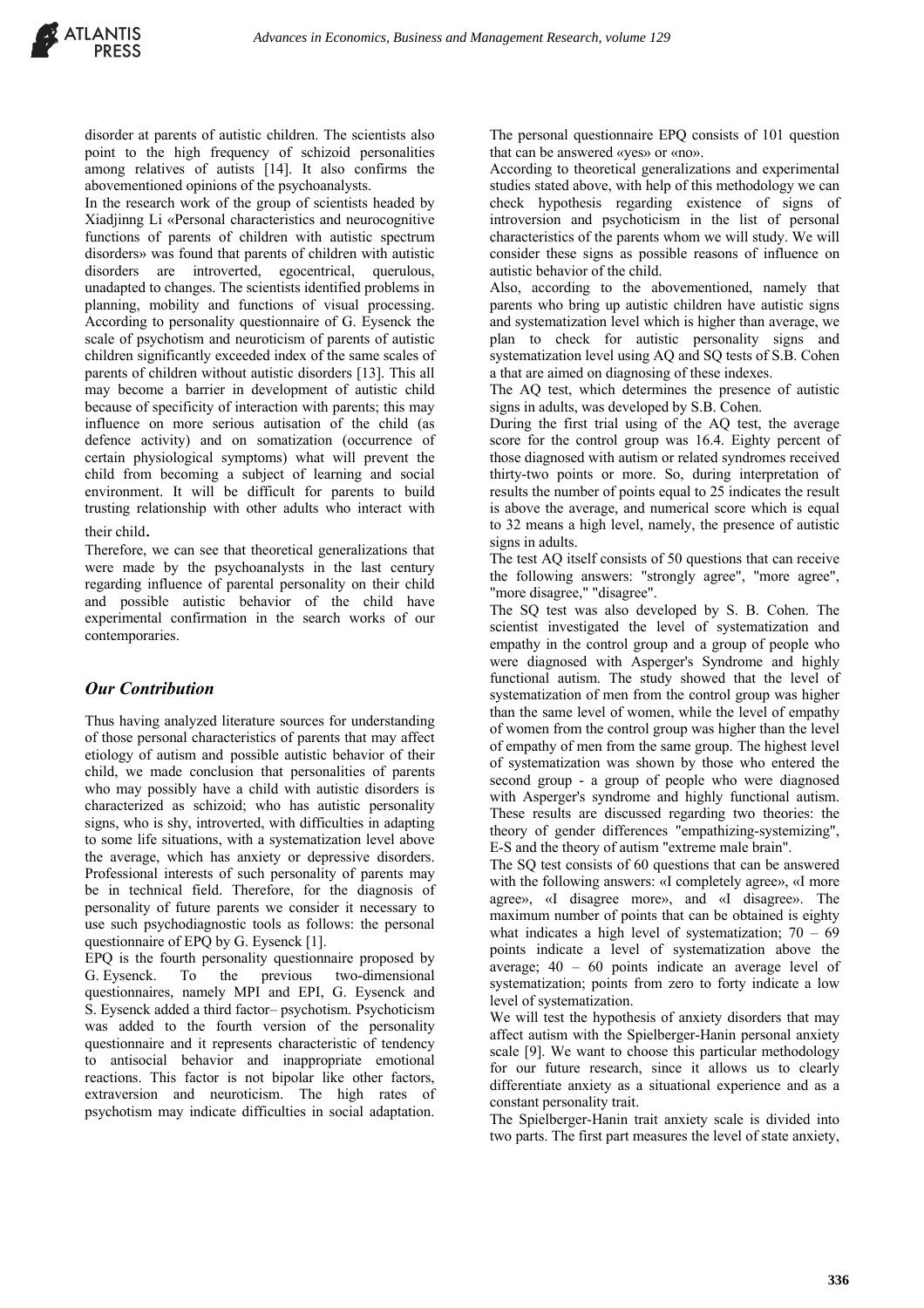

and the second part measure the level of trait anxiety. In each of the two parts there are twenty statements to which you can give answers such as: "never", "almost never", "often", "almost always".

We will test diagnosis of depression disorders about which scientists have mentioned above with help of The Beck's Depression Inventory [7].

This scale was developed on the ground of clinical observations which allowed to find out a limited set of the most relevant and significant symptoms of depression and frequent complaints of patients. After correlating this list of parameters with clinical descriptions of depressions from literature sources, it was developed a questionnaire that included twenty-one categories of symptoms and

#### **3. CONCLUSION**

Therefore, we see prospects for the further researches in the experimental study of the psychological characteristics of the personalities of future parents and parents who bring up children with autistic disorders using the abovementioned psychodiagnostic tools and identifying and analyzing correlative relationships for the possibility of prevention of development of autistic spectrum disorders in the future.

To resolve the issue of stabilization of the emotional state of mothers who had to leave their homes and give birth to a child in a resettled territory without possible proper support from her husband and relatives, we consider it necessary to organize systematic patronage support, which would include not only the medical aspect, but also the psychological, social and material.

#### **REFERENCES**

[1] Eysenck, Personality Questionnaire [Electronic media]. – URL: https://psylab.info/ – Name from title screen.

[2] Baron-Cohen Simon. Autism and The Technical Thinking [Electronic media] / В мире науки(In the World of Science), January 1, 2013.– P. 48-52. – URL: www.sciam.ru. – Name from title screen. DOI: 10.1038 / Scientificamerican1112-72

[3] Bettelheim B., The Empty Fortress: Infantile Autism and the Birth of the Self / Bettelheim B. – the second edition – M.: Academic project; Fund «Mir», 2013. – 480 p.

[4] D. W. Winnicott, Babies And Their Mothers / D. W. Winnicott; translation from English from N.M. Padalko – М.: Klass, 2011. – 80 p.

complaints. Each category of such symptoms consists of four or five statements among which you should choose those that fully keep up with the respondent's inner experiences.

The following requirements will be put for all the methods that we presented above: validity, compliance with agerelated characteristics, comprehensive assessment of specific personality traits of the studied persons such as psychotism, autistic traits, a high level of systematization, anxiety, depressiveness, introversion.

[5] Gilbert K., Autism. Medical and psychological impact: book for educators-defectologists / Gilbert K., Piter T. – М.: VLADOS, 2005. – 144 p.

[6] Green A., The Dead Mother / Green A., French psychoanalytical school// Edited by A. Zhybo, A.V. Rossokhina. – SP: Piter, 2005. – 576 p.

[7] Ilin E. P. Emotions and feelings / Ilin E.P. – the second edition – SP: Piter, 2018. – 782 p.

[8] Lebedinskaya K.S. Diagnosis of early infantile autism: initial presentations / Lebedinskaya K.S., Nikolskaya O.S. –M.: Prosveshchenie, 1991. – 96 p.

[9] Workshop on the psychology of the states: educational book / edited by prof. O.A. Prokhorov. - SP: Rech, 2004. - P.121-122.

[10] Psychiatric clinic: tutorial / edited by prof. V.P. Samokhvalova. - Simferopol, 2003 . – 608 p.

[11] AO test [Electronic media]. – URL: https://www.aspergers.ru/aq/ – Name from title screen

[12] Shulzhenko Diana. Autism is not a verdict / Shulzhenko Diana. –L.: Kalvariia, 2010. – 224 p.

[13] Amiri S., Ranjbar F., Hatami R. Psychopathology of the Parents of Autistic Children Based on the Clinical Personality Disorders / Abdi S., et al. (2016), Ann Psychiatry Treatm 1(1), P. 01-05. DOI: 10.17352/apt.000001

[14] Murphy M., Bolton P. F. Personality traits of the relatives of autistic probands / Psychological Medicine, 2000, 30. - Р. 1411–1424. DOI: 10.1017/S0033291799002949

[15] Simon Baron-Cohen. The systemizing quotient: an investigation of adults with Asperger syndrome or highfunctioning autism, and normal sex differences / Philosophical Transactions of The Royal Society B Biological Sciences, Feb 28; 358(1430): 361374. DOI: